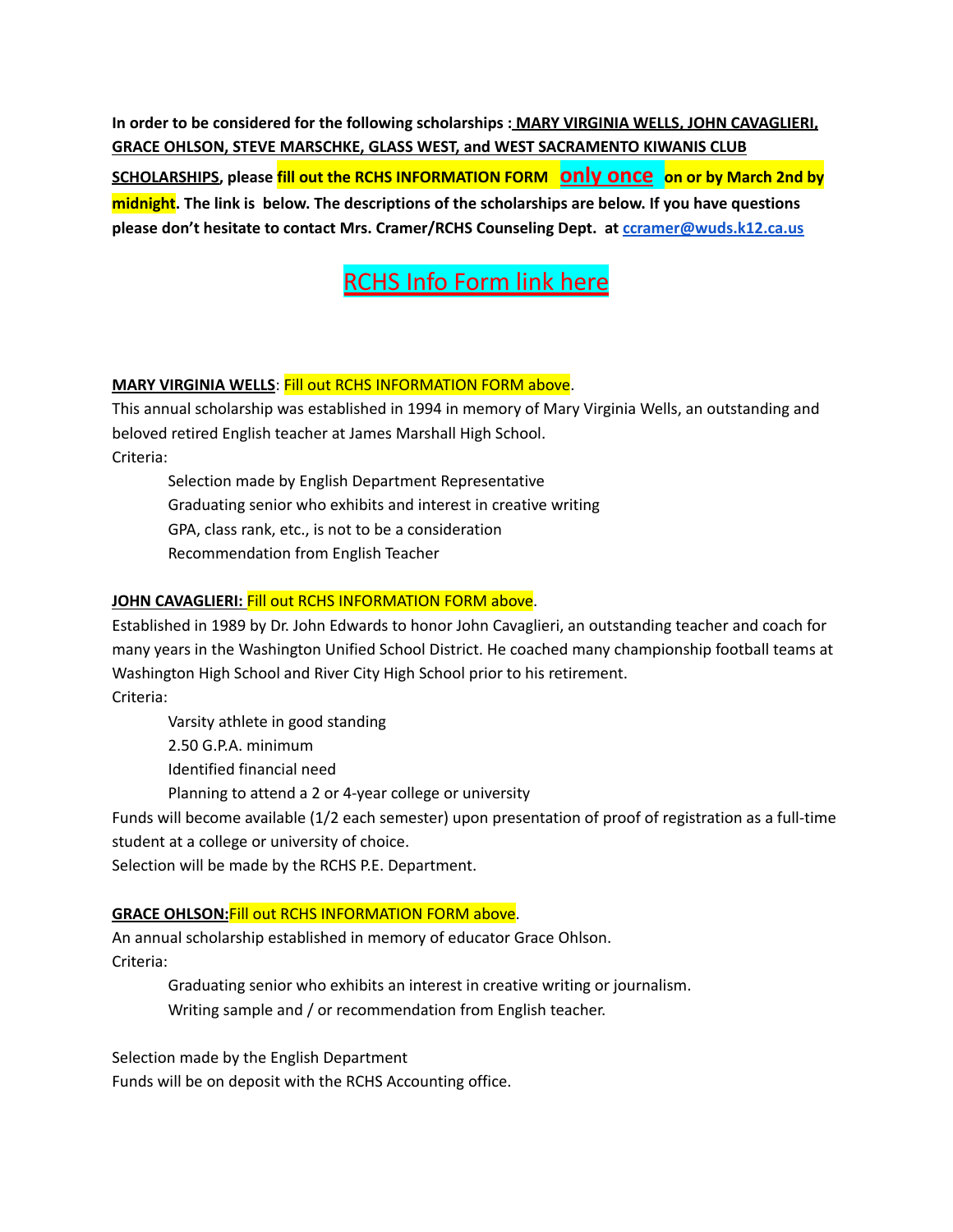### **STEVE MARSCHKE:** Fill out RCHS INFORMATION FORM above.

Established in 2016 for RCHS graduating seniors interested in pursuing a career in the field of journalism. Steve Marschke was the longtime owner, publisher, and editor of the West Sacramento News-Ledger. He passed away in 2015. He was dedicated to honesty, firmness, and integrity in journalism and very interested in passing along his love for his profession to the next generation.

Selection made by the English Department Funds will be on deposit with the RCHS Bookkeeper office.

#### **GLASS WEST:** Fill out RCHS INFORMATION FORM above.

An annual scholarship established in 1996 to recognize a deserving graduating senior. 4@ \$500.00 2 scholastic/ 2 athletic Criteria:

GPA 2.5 (may go to a student who would not otherwise be considered for a scholarship but has demonstrated a desire to succeed)

Must be planning to attend college following graduation from RCHS

No other scholarships

Selection will be made by RCHS Athletic Department and English Department.

Funds will become available (1/2 each semester) upon presentation of proof of registration at a college or university of choice to Mr. Dave Blake, Glass West. Funds must be used by the recipient within one year from the date upon which the student may have entered college.

# **WEST SACRAMENTO KIWANIS CLUB SCHOLARSHIPS**: Fill out RCHS INFORMATION FORM above.

Three (3) scholarships to be awarded with the amount to be determined by the Kiwanis Club Budget Committee.

\*One scholarship to be awarded to a student from the upper 25% (B average) scholastically of the senior class.

\*One scholarship to be awarded to a student showing exceptional ability in a vocational or trade field rather than scholastic grade point aver-age.

\*One scholarship to be awarded to a student from the upper 25% (B average) scholastically of the senior class who intends to pursue a career in the field of teaching at a 2 or 4 year college.

Financial need can be considered but should not be a major factor as the scholarship is intended to recognize the student for his/her scholastic ability, trade excellence or commitment to the field of teaching.

The funds may be used for tuition, fees, and books and the full amount will become available upon presentation of proof of enrollment in the school or college of choice to a Kiwanis Club of West Sacramento representative.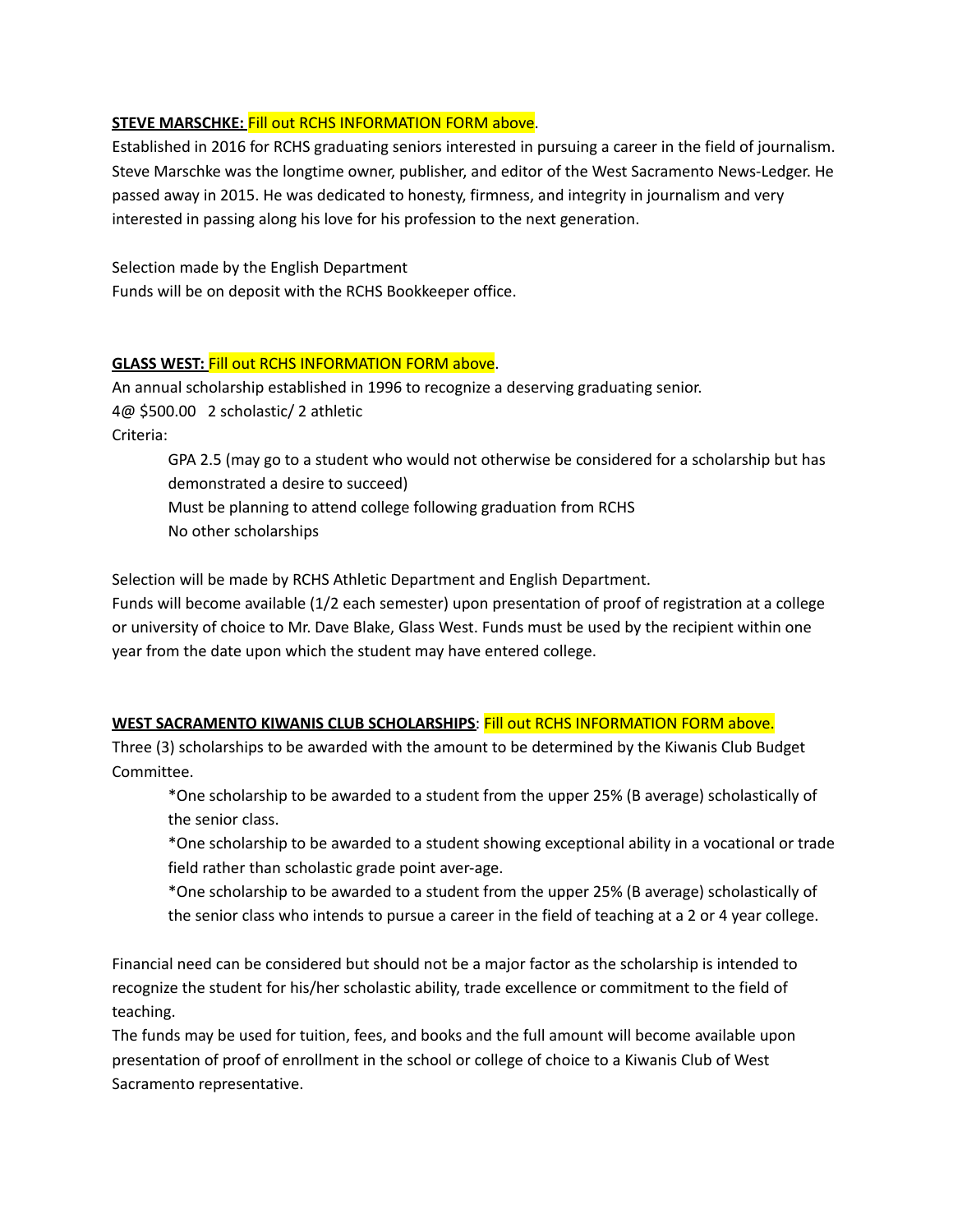Our RCHS Bookkeeper writes requisition and submits to the district office along with a copy of proof of classes and copy of the recipient letter.

Student picks up a check from the WUSD district office.

#### **WEST SACRAMENTO ROTARY**

*Scholastic Scholarship applicants*: Applications will be handed out to students that are the top 7 academically, of their senior class. (Calculated GPA standing as of January, senior year (7 terms).

*Vocational Scholarship applicants:* Rotary Vocational [Scholarship](https://docs.google.com/document/d/1EPPWOcC8SrmTCA9SWYad5HM2ANZO4e9y/edit) link click here Application is due on or by March 4, 2022. If you have questions please contact Mrs. Cramer at coramer@wusd.k12.ca.us. Students should be planning to enroll in a Vocational Program.

Criteria:

Good Character Leadership qualities Ability to get along with others Willingness to work Residence in the territorial limit of the WS Rotary Club Interest in extracurricular activities

Desire to contribute to society through education

Not necessarily have to be at the top of the class but can be presented to students deserving recognition for other student activities, including sports.

Final selection will be made by the Rotary Club of WS scholarship committee who will interview the final candidates.

Funds will become available (1/2 each semester) upon presentation of proof of enrollment in a school or college of choice to Rotary Club of WS representative

# **LIGONS SCHOLARSHIP**

The following is the Ligons Scholarship Information for the 2021-22 school year: This high school scholarship of \$500 will be awarded to a graduating student of River City High School that plans to attend a four-year college with a major in Journalism, English or Communications or related field. Yearbook Class is welcome to apply. The student will turn in an application, an essay, and a letter of recommendation. If selected, the student will go on to an interview process. The application, essay or video, and letter of recommendation are **Due Date April 19th by Noon to** [lligons@ymail.com](mailto:lligons@ymail.com)

Ligon's [Scholarship](https://docs.google.com/document/d/1OPz1qTluMUGAv5S2kM9gqLglZ9xc0PX_/edit) Application 2021-22 Ligon's [Scholarship](https://drive.google.com/file/d/19VHtCbjKcOy5J48Pa41vKaWTl-eOg23B/view) Video click here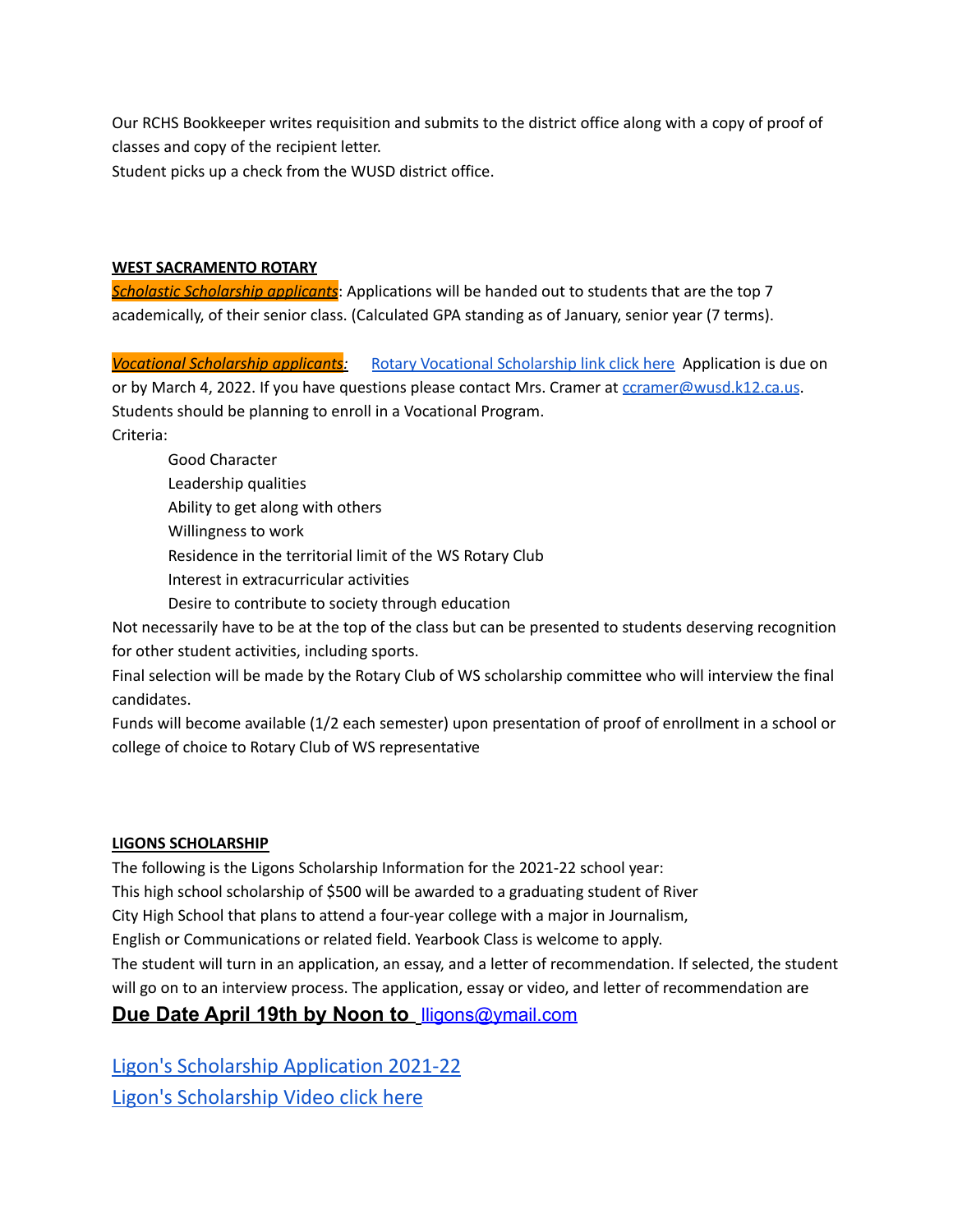#### **RIVER CITY ATHLETIC BOOSTERS**

An annual scholarship, established in 1989, to recognize the athletic and scholastic achievements of eligible Senior athletes and provide funds to help them continue their education. Student's Eligibility Criteria includes:

Maintain scholastic standing of at least a 2.0-grade point average for each academic year of eligibility

Must have earned at least two varsity athletic letters (not exclusive to RCHS)

Has demonstrated school and community leadership

Plans to attend college following graduation from RCHS

Recipients must not be receiving an athletic scholarship from any college or university Eligibility factor includes - Student's parent or legal guardian must be a RCHS Athletic Boosters Club member in good standing and Parent/legal guardian must volunteer at least twenty (20) hours at Booster-sponsored events, per year.

For additional information regarding Booster scholarships, please contact the Boosters' Executive Board at Boosters@rcsports.org Awarded funds must be used within two (2) years of the student's graduation date and will be available to the recipient once college registration/completion documents are submitted to the Boosters' Executive Board. Approved documentation must be presented to the RCHS Athletic Boosters Treasurer and/or Secretary.

#### **ELEANOR A RIVERA SCHOLARSHIP**

Eligibility:

Graduating River City High School senior with plans of extending his or her education past high school.

Requirements:

A short essay discussing how your community has shaped your goals and aspirations.

A character reference letter from a teacher, coach, counselor, teammate, etc.

Submission: Please send an email with the letter and your short essay attached as two separate PDFs or Word Documents. In the email subject area please write the following information "Your Name - RCHS Scholarship Submission

Send your email to earsrc@gmail.com (Eleanor A Rivera Scholarship River City)...Due April 1st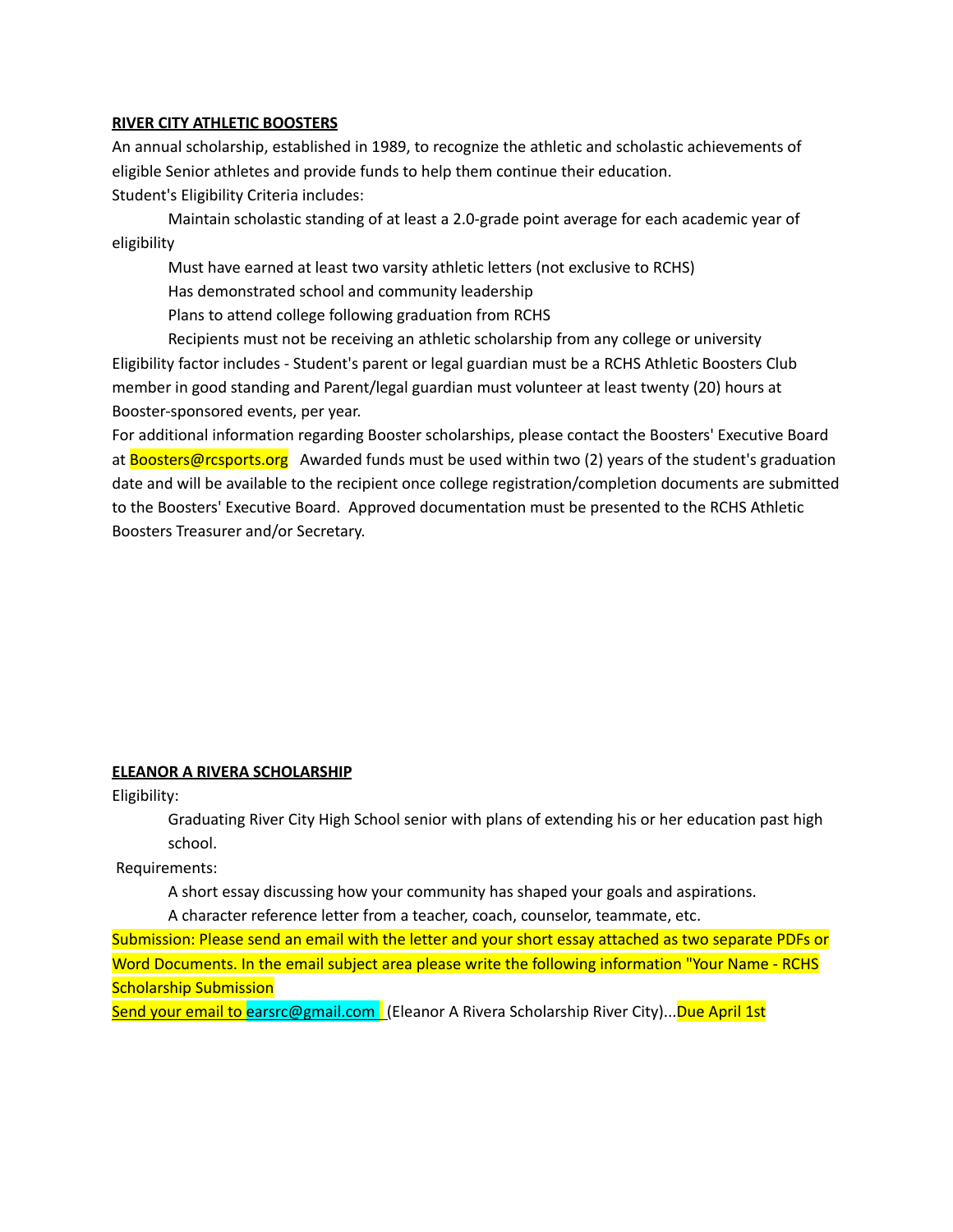#### **WSTA...West Sacramento Teacher Association Scholarship**

Criteria:

Must be planning college or continuing education Preference will be given to students whose parents or guardian is a member of the Washington Teachers Association

WSTA High School Scholarship

The West Sacramento Teachers Association High School Scholarship application is open to any seniors at River City High School, Washington Middle College High School, and Yolo High School. Please complete the application in its entirety, including the 3 short/long answer questions.

Two \$500 scholarships will be awarded to graduating seniors and will be chosen by a panel of WSTA members.

Applications will be accepted Monday, April 26-Friday, April 30. Winners will be notified by Friday, May 7.

# Click 2021-22 [Application](https://docs.google.com/forms/d/1K5IURE5zrFsLd6zNyTOtFa_6QbwrhMMzuYlHz0cG-dw/edit?ts=618b06ee) link here

The funds will be made available by the WTA Scholarship Committee.

Selection will be made by the WTA Scholarship Committee.

The funds will be available to the recipient upon presentation of proof of registration at college or vocational school of choice. Proof of registration is to be presented to the RCHS WTA President.

# **CSEA...California School Employee Association chapter #168 Scholarship…**

Criteria:

Must be planning college or vocational training

Preference will be given to students whose parent or guardian is a member of C.S.E.A.

**SEPARATE APPLICATION** - Request an application from Mrs. Cramer if you are interested. Applications are due April 1st by noon to Mrs. Cramer at ccramer@wusd.k12.ca.us

Selection will be made by the C.S.E.A. Scholarship Committee.

The funds will be available to the recipient (one-half each semester) upon presentation of proof of registration at college or vocational school of choice. Proof of registration is to be presented to the RCHS Bookkeeper. Students need to pick up funds within the year after graduating RCHS.

#### **ELKS**

When applying to the Elks Scholarship please go to their website and get the application and directions. [http://www.elks.org](http://www.elks.org/)

Requirements:

Any high school senior who is a citizen of the United States is eligible to apply.

Applicants need not be related to a member of the Elks.

Applicants must be citizens of the United States on the date their applications are signed; permanent legal resident status does not qualify.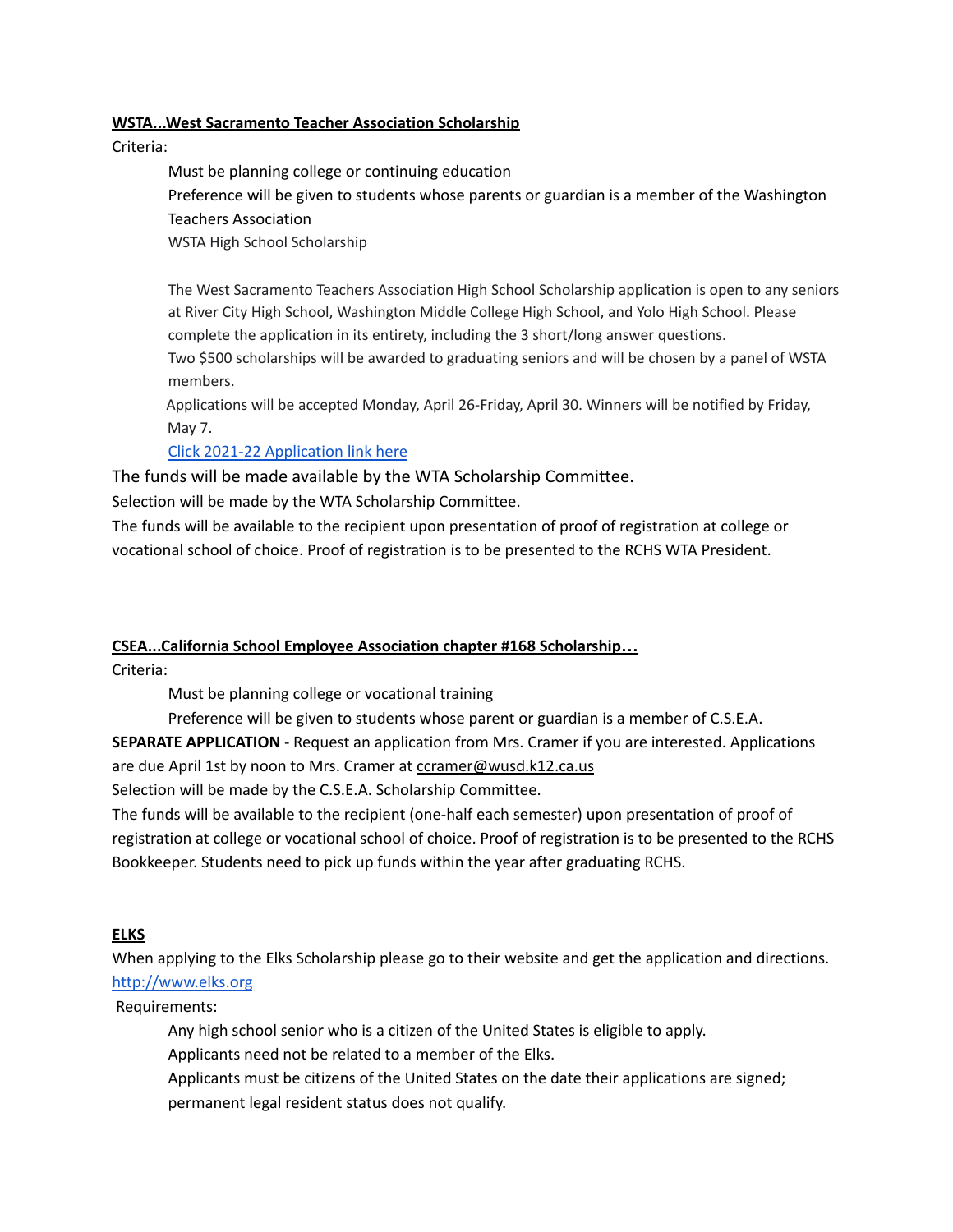### **[Ruth Jackson Memorial Citizenship Award](http://ceyolo.ucanr.edu/4-H_Program/additionalresources/Scholarships_Awards/)**

This award is to be presented to a 4-H member that has exemplified outstanding character by his/her dedication to 4-H, as well as school and other extra-curricular activities such as church, scouts, sports, job, volunteer organizations, etc. The recipient of this award must continue in 4-H the following year after receiving this award. This may be as a member or leader. Community Leaders from all Yolo County 4-H Clubs should nominate 4-H members from their clubs who they feel qualify for this award. There is no age requirement, just dedication to helping others. Each nomination should be accompanied with a brief biography of the candidate's accomplishments in 4-H and other activities. The Award Committee will then select the top three to five finalists and conduct interviews to determine the recipient. Please visit the website below for application and specific details.

If you have any questions please call Jim Yeager at 530-756-2423 or jysheep@aol.com **WILLIAM "BILL" RICKERS MEMORIAL SCHOLARSHIP APPLICATION**

This scholarship is in the amount of \$1,000.00 and will be awarded to a graduating senior selected from a public High School in Yolo County. In order to be eligible, students must be a U.S. citizen or permanent resident, interested in pursuing a career in Law Enforcement or Public Safety, and have a cumulative GPA 3.0 or higher. Students must also have demonstrated leadership in extracurricular activities, involvement in the community, plan on attending an accredited college or university, and demonstrate financial need. The application must be received by the due date to YCPA.

For more information and to obtain an application packet, please contact: Polly Cornwell, YCPA Vice President, via email at rijirli\_28@hotmail.com When requesting information via email from Polly Cornwell, please put the following information in the subject line: YCPA Memorial Scholarship

# **CABRILLO CIVIC CLUB #26**

# **Link for the Cabrillo Civic Club [Scholarship](http://www.cabrillocivicclubs.org/scholarship.asp)**

Criteria: Portuguese descent, 3.50 GPA, participated in 3 extracurricular activities Application Process:

Submit application with:

- Transcript
- Three letters of recommendation
- 2022 Deadline: March 15, 2022 Postmarked